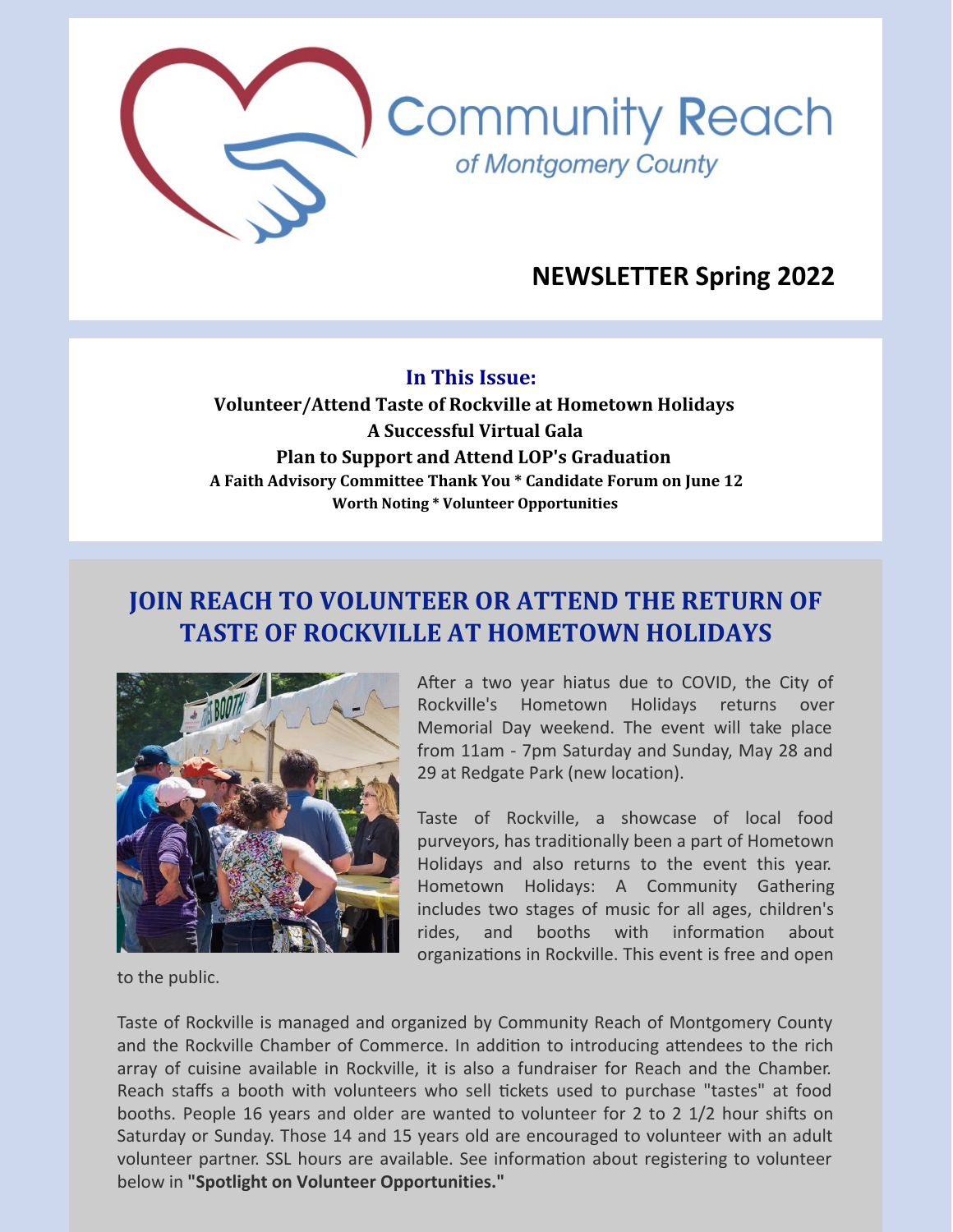A full schedule of entertainers, food vendors, and other Hometown Holidays activities, as well as information about entry and parking, can be found **[HERE](https://www.rockvillemd.gov/665/Hometown-Holidays)**.



### **A SUCCESSFUL VIRTUAL GALA**

On Saturday, April 30, Reach held its annual Gala. For the third year, the event was presented virtually to protect the health of supporters. Michael Bobbitt, a leader in the arts, served as Master of Ceremonies for the second year. He was joined on screen by Montgomery County Councilmember Craig Rice as Auctioneer and Gala Chair Paul Newman.



The event included a live auction with exciting items procured by gala committee members and supporters, trivia challenges, video messages from community leaders, and an animated video about the organization. For those who were not able to attend, or just want to re-visit the evening, please find the video, electronic program, and sponsor list **[HERE](https://www.cmrocks.org/events)**.

The annual event raises important funds to cover Reach expenses. For those who are interested in donating funds, please do so **[HERE](https://www.paypal.com/donate/?hosted_button_id=MKRWHAJVQ6HSS)**.

Thank you to the sponsors, attendees, and donors, for supporting Reach through the Annual Gala and throughout the year!

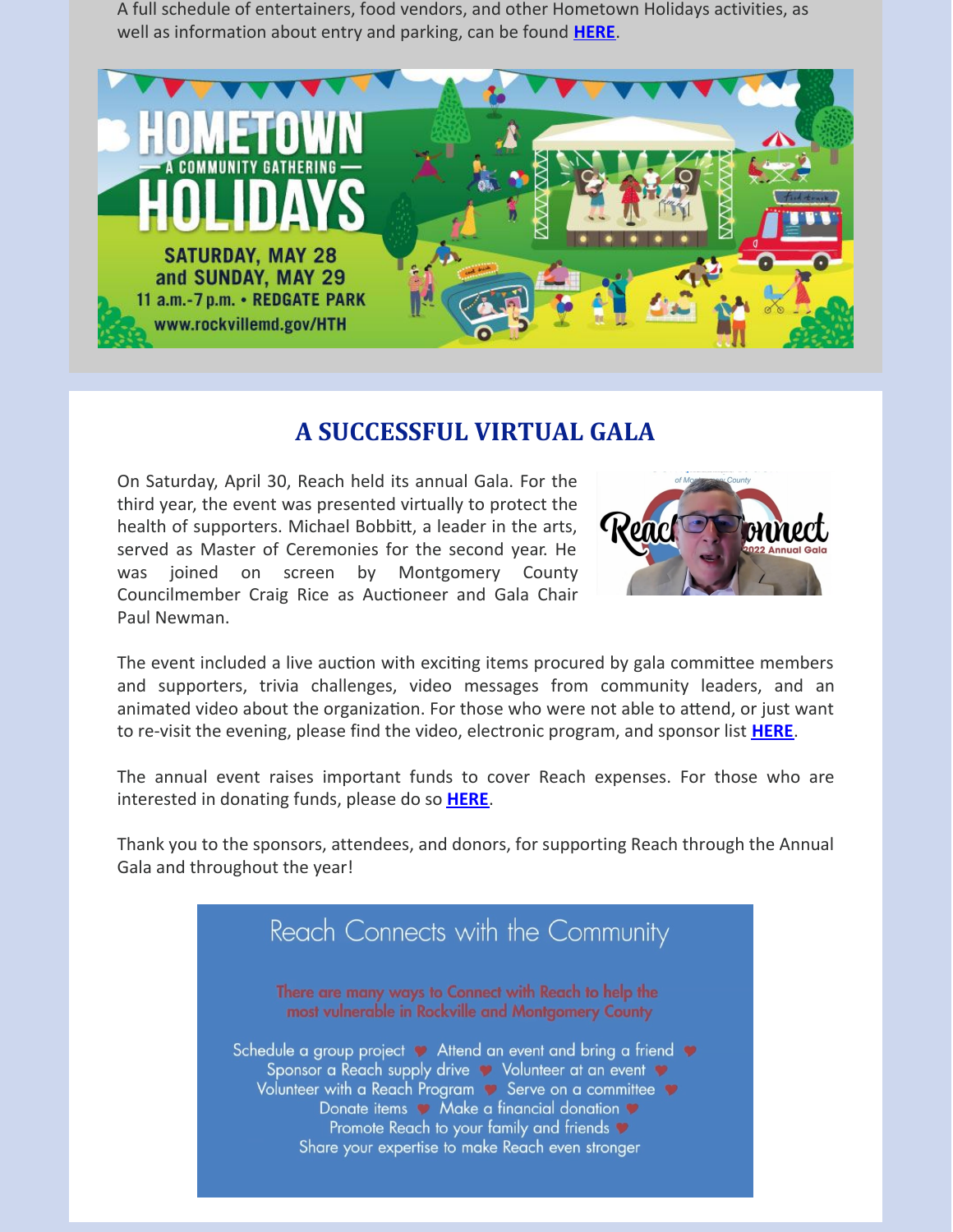## **PLAN TO SUPPORT & ATTEND LOP'S GRADUATION**



The Language Outreach Program (LOP) spring semester is drawing to a close and plans are being made for the annual graduation ceremony. This event will once again be held virtually so people from all over the world can join in the celebration.

Tom Perez will be the keynote speaker at the ceremony. Mr. Perez, whose parents both immigrated to the United States, has a firm understanding of the challenges faced by people who do

not speak English. In his positions in Montgomery County, Maryland, and U.S. government, he has advocated for voter rights, civil rights, and the rights of workers, among many other issues.

Over 100 students will be celebrated at the Virtual Graduation ceremony on Friday, June 17. The event begins at 7:00pm, and spectators are welcome. This year, LOP is also offering limited sponsorship opportunities for supporters. Find more information about sponsor opportunities **[HERE](https://1a20f3ba-cde9-4347-aa09-90b8813c285c.filesusr.com/ugd/4c9ddf_c05f1f893663457198804a52c45fc474.pdf)**. Register to attend by emailing **[Cecilia](mailto:crojas@cmrocks.org) Rojas** with your name and the email address to be used in the Zoom webinar.

Find more information about LOP **[HERE](https://www.cmrocks.org/lop)**.

# **FAITH ADVISORY COMMITTEE MEMBERS WELCOME SENIORS**

In autumn 2021, a Rockville apartment building for lower income seniors was slated to be vacated, and most residents were offered the opportunity to move to a newly built apartment house just blocks away. Some of those senior citizens were clients of Reach's Senior Reach Program.

Brenda Jones, who was Deputy Director of Reach until January 2022, suggested members of Reach's Faith Advisory Committee create baskets that could be delivered to residents as they moved to their new apartments. A number of congregations and social organizations heeded the call, and provided the Welcome Baskets, filled with household essentials, that would be presented as housewarming gifts from the Senior Reach Program.



Although all residents were expected to be moved by the end of 2021, construction delayed the moving process until Spring 2022. Many seniors have now successfully settled in the new building, and Senior Reach staff and volunteers delivered the Welcome baskets at the end of April.

Thank you to the Faith Advisory Committee, the congregations and organizations that assembled and donated the Welcome Baskets. According to Senior Reach Program Manager, Will Mohan, one of the recipients shared this message: "You have been more than kind to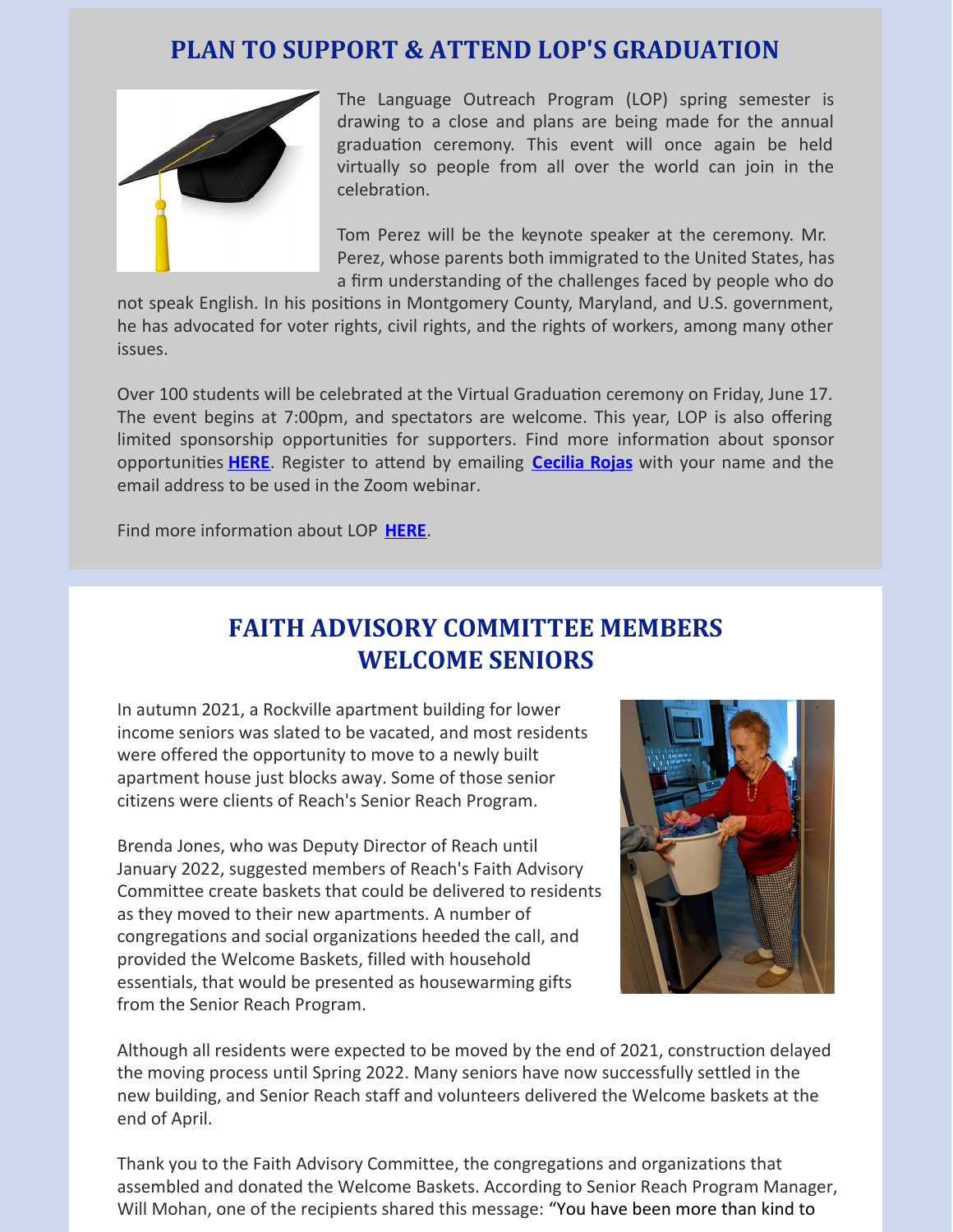me and my cat! The gift basket you brought, you could win a prize for it! You read the heart. My family is not always available but you bring personal care things! They do the trick. Senior people have specific needs and you know this, thank you so much for 'reading the senior soul,' seeing what is lacking and that is personal care...You really meet the personal care need. I've never had anybody care that much..."

Find more information about Senior Reach Program **[HERE](https://www.cmrocks.org/senior-reach)**.





Reach is again a sponsor in Temple Beth Ami's Candidate Forum. Beth Ami first successfully created a Candidate Forum leading up to the 2018 election. This event on Sunday, June 12 will offer residents the opportunity to meet and hear the views of some of the candidates running in the July 19 primaries. Both Maryland House of Delegates candidates for Districts 15, 16, 17 & 39, and those running for Montgomery County Executive from all parties have been invited to this Candidate Forum.

The event will be held in person at Temple Beth Ami and will include a panel of moderators asking questions submitted in advance by audience members and the Beth Ami Community of Action. The County Executive forum will be held with an in person audience and live streamed.

All information about this event, as well as the link to register, may be found **[HERE](https://bethami.org/community/social-action/community-of-action/montgomery-county-and-maryland-state-and-congressional-election-districts/)**. This event is being presented as part of the Temple Beth Ami Community of Action "Get Voter Ready!" series. Log back in frequently for updates as well as other "Get Voter Ready!" presentations.

## *Mark Your Calendar!*

**Thursday, May 17 7pm** *FAITH COMMUNITY TOWN HALL featuring REACH* Virtual Event

**Register in [advance](https://us06web.zoom.us/meeting/register/tZ0rdeugrj0jEtTxVW65UXhwOE4JVcvXmg5K?_x_zm_rtaid=HJra4qdMTDaDB2avOdpj1Q.1652365928359.04e0958861c0e9eae26647ed602fd87a&_x_zm_rhtaid=942)**

**Saturday & Sunday, May 28 & 29 11am - 7pm** *TASTE OF ROCKVILLE at HOMETOWN HOLIDAYS: A Community Gathering*

Redgate Park 14500 Avery Road, Rockville

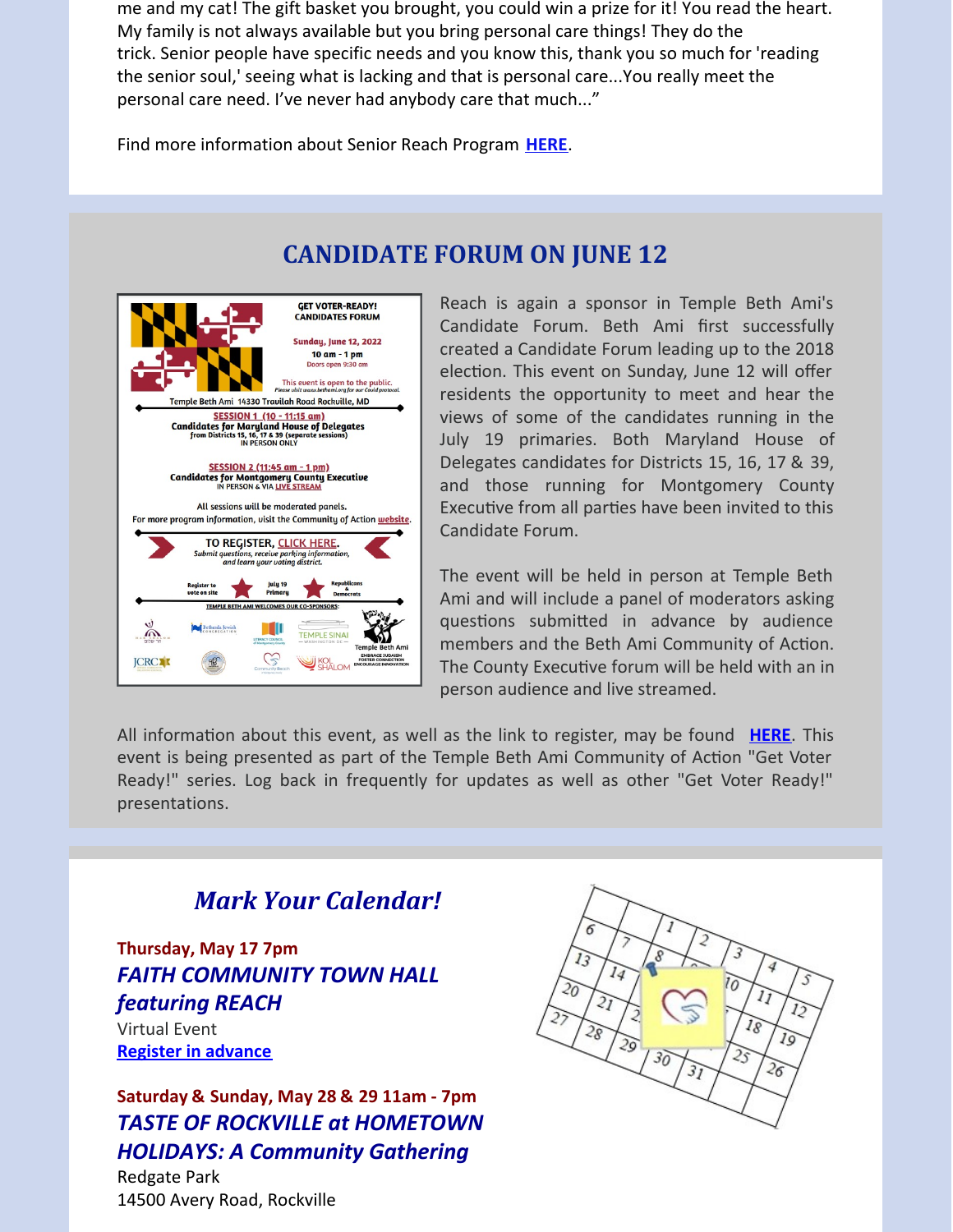**[Information](https://r20.rs6.net/tn.jsp?f=001VdoNfA9pjez3qmYOVxqUigRX0cBDghbVsOLEtBI-yUWfalOLNcBPKt0quW5OUb-ZrQ7xTJ5zyNgx5l_12gGoxDZsPxRxjy9wxLRRY-Lk0Ev9jQ0s4wrONBi4Q2xkVl25rnG2LkViupBAoyDyqhJ5m_Zx_yg360hVOqqsSV256gW9V1JGBQxMTQ==&c=lpianB9a4Ii6I-9kmBK0bUeo8ftKetMb_QXZ0_NqqkMWvw2tMwnfTw==&ch=uPjLbRdNDJplwrTpIO1BPABJuZJJDBMtX5tJytGIRdh0HflhFhAduQ==)**

### **Sunday, June 12, 10am - 1pm** *CANDIDATE FORUM (Temple Beth Ami event with Reach as a sponsor)*

Temple Beth Ami 14330 Travilah Road, Rockville **[Register](https://docs.google.com/forms/d/e/1FAIpQLSeF57ISQ9BHNxnOAseFv0lyg1oeqJTRLbfo7W4f6ydSrjPMrA/viewform) here**

**Friday, June 17, 7pm - 8pm** *LOP Graduation Celebration*

Virtual on Zoom Email **[CRojas@CMRocks.org](mailto:crojas@cmrocks.org)** to register to attend

# **SPOTLIGHT ON VOLUNTEER OPPORTUNITIES**

**ONE-TIME EVENT - VOLUNTEER AT THE TASTE OF ROCKVILLE Sell Taste of Rockville tickets or help restaurant vendors serve Hometown Holidays attendees over Memorial Day Weekend at Redgate Park. Must be 16 years old or 14/15 accompanied by an adult volunteer. SSL hours available. Shifts are Saturday, 5/28 and Sunday, 5/29 10:30am - 1pm, 1pm - 3pm, 3pm - 5pm, and 5pm - 7:30pm. For more information or to register for a shift, contact Andrea at [AndreaKWink@CMRocks.org](mailto:andreakwink@cmrocks.org). Find more information about performers [here](https://www.rockvillemd.gov/665/Hometown-Holidays).**

**EXCEL EXPERT** to complete an annual/historical statistics spreadsheet. Help organize and add formulas to this large spreadsheet that includes sheets for individual programs, and a summary sheet. The final spreadsheet to include periodic amounts as well as historical totals for individual programs and combined organizational total numbers.

**JOIN A REACH COMMITTEE** - Development, Finance, Faith Advisory, and Governance currently all meet online as standing committees. Help determine the success of Reach through your service. Short term committees also need new members. **Reach especially encourages people of diverse ages, ethnicities, cultures, and economic backgrounds to consider supporting Reach through service on a committee.**

**INTERPRETERS** at the Kaseman Health Clinic are needed for four-hour shifts once each week between the hours of 9am and 5pm. This opportunity is available for virtual or in-person service. Help us ensure that our providers and patients can communicate clearly. Confidentiality is required.

### **DONATIONS REQUESTED:**

**For Kaseman Health Clinic & Housing Program:** C-Fold Paper Towels, Paper Towels, Hand Sanitizer, Antibacterial Hand Soap, Trash Bags, Disinfecting Wipes, Scouring Powder, Window Cleaner, Facial Tissue, Bleach, Disinfectant Spray, Dishwashing Liquid

**For more information about these opportunities and others, please visit our [Volunteer](https://www.cmrocks.org/copy-of-volunteer) Page or contact Andrea [Kempner-Wink](mailto:andreakwink@cmrocks.org) at 301-637-0172.**